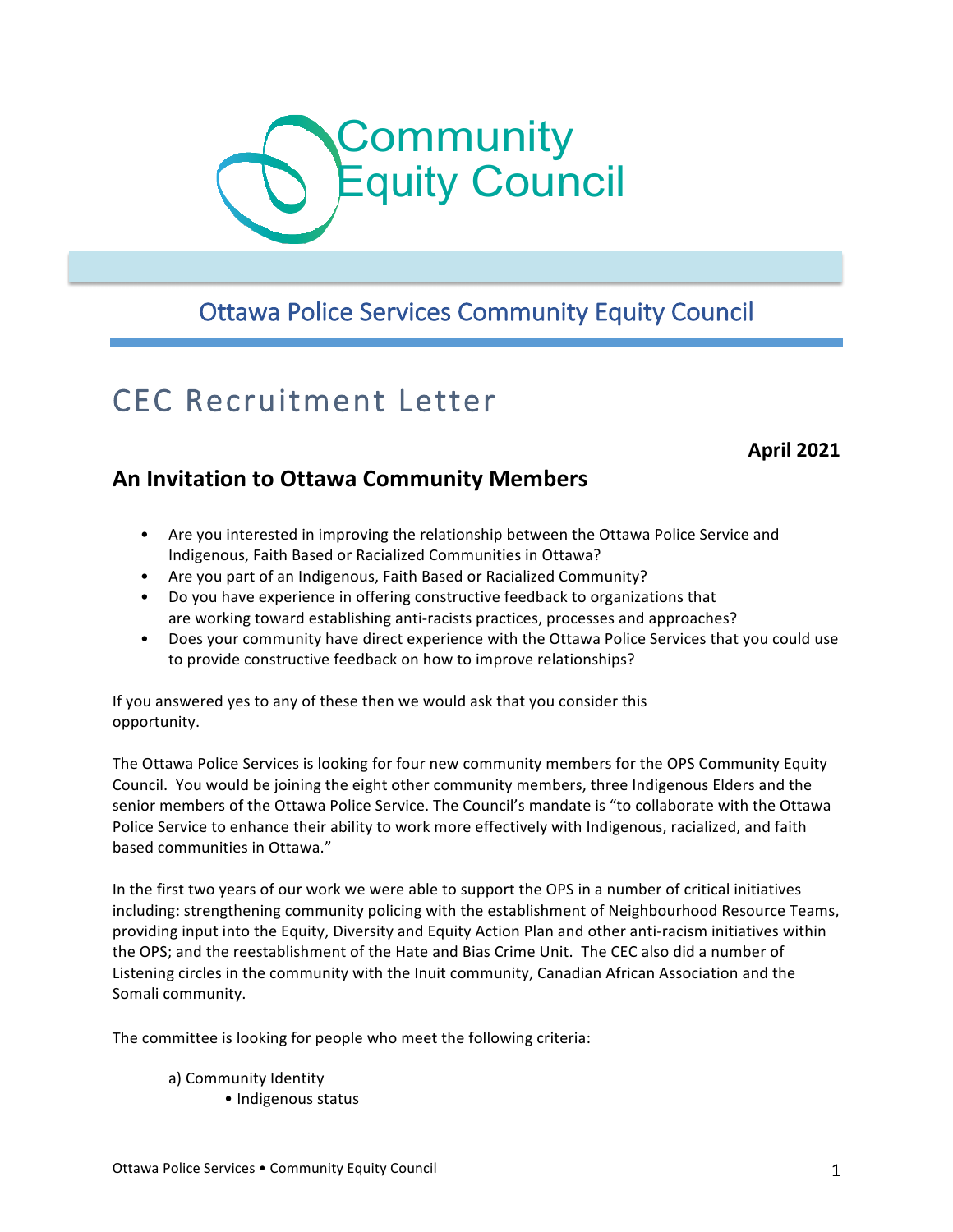- Faith Based community
- Racialized community
- Gender (recognition of gender fluidity)
- b) You have some of these relationship/strategic skills
	- Critical Thinking
	- Communication Skills (Active Listening)
	- Ability to Build Trust
	- Cross sector skills working with a range of community members

c) Time

- CEC meets every second month for 3 hours
- Expected to also be on one committee that meets monthly or bi-monthly
- Learning opportunities, community and strategy meetings, as needed

If you are interested in this opportunity, please go to either CEC website to find out how to apply to be on the Council.

www.opscommunityequitycouncil.com www.ottawapolice.ca/cec

As part of the application process we ask that you:

- 1. Provide a letter of interest.
- 2. Fill out the application Form
- 3. Get a letter from a community organization or coalition that will support your application and verify that you are part of that organization in some capacity (staff, board)
- 4. Resume or summary of your experiences
- 5. Provide a Criminal/Police record check

The second stage of the process also includes a social media check and an interview.

Thank you for considering this opportunity. If you have any questions please contact: Kelly Ledingham, Community Developer, Diversity Resource and Relations Unit at diversityresourceandrelations@ottawapolice.ca or call her at 613.236.1222, ext. 4606 | 613-266-3025.

We look forward to receiving your application.

With respect

Sahada Alolo **Deputy Chief Steve Bell** CEC Community Co-Chair Community Co-Chair